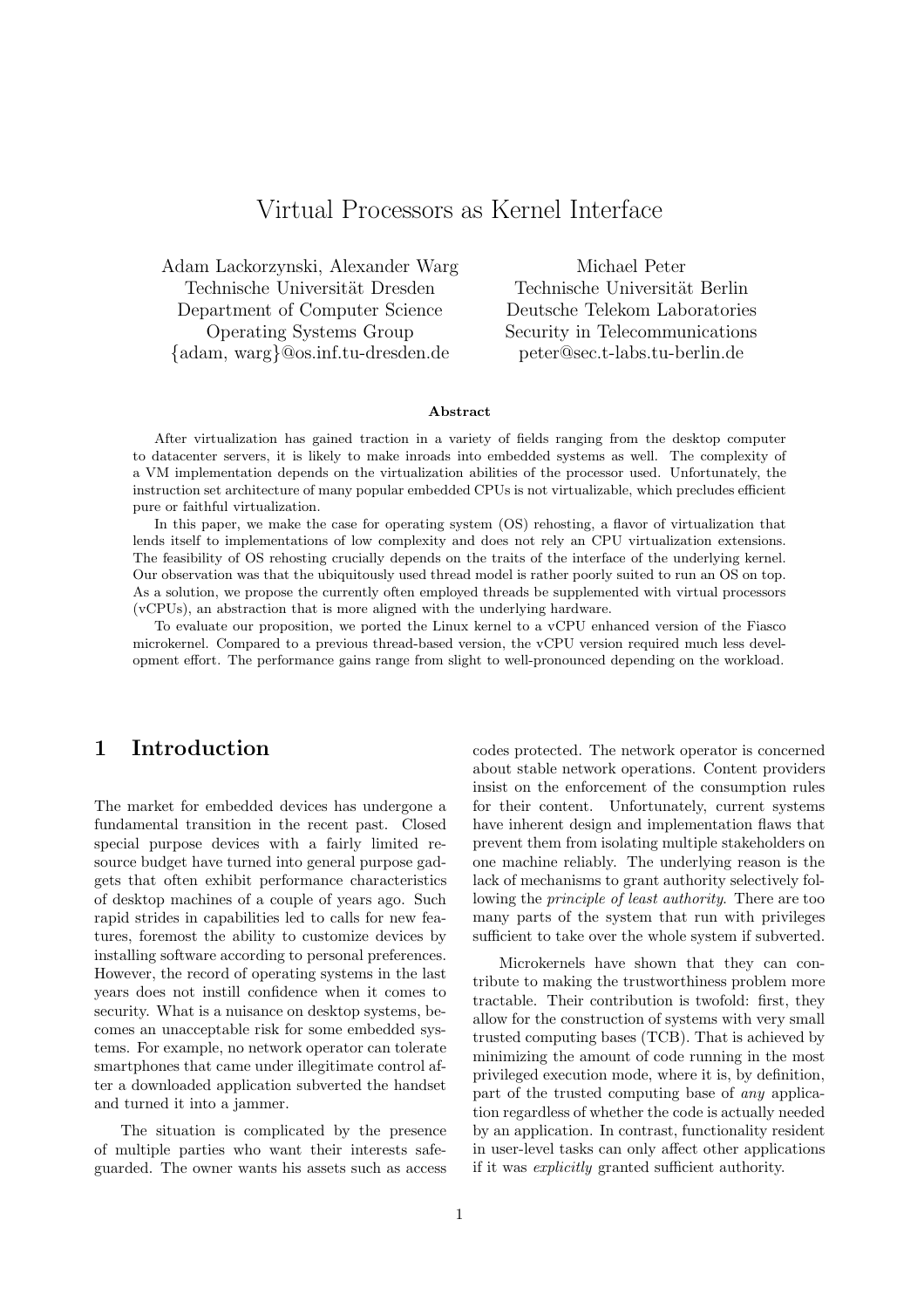Second, not subject to backward compatibility requirements, microkernels can break new grounds regarding security features. A huge step forward was the adoption of capability-based security schemes [19][12]. Facilitating the *principle of least authority*, capabilities are regarded as superior to access-control lists based systems [16].

Their individual shortcomings notwithstanding, operating systems are valuable components that no non-trivial system can dispense with. Economic pressure mandates the deployment of existing systems as no single organisation can hope for developing a reasonable OS in an acceptable time frame. Virtualization allows leveraging their strengths while still enforcing isolation thereby limiting the potentially affected scope in case of a failure or subversion.

Commodity processors in desktop and server systems feature to a large extent virtualization extensions, which are missing from most embedded processors. Yet, previous work[9] has shown that small kernels can encapsulate operating systems on commodity processors that do not efficiently support virtualization.

For reasons that are partly historical, microkernel designs paid more attention to raw message passing performance than to the ease of OS rehosting. In this paper, we propose to augment the kernel interface with virtual CPUs, an execution abstraction that bears a close resemblance to physical CPUs. This addition to the kernel interface has the potential to reduce the porting effort while increasing the confidence in the correctness of the changes to the guest operating system.

#### 1.1 Outline

We will proceed with a discussion of what the choices are regarding the implementation of the CPU part of virtual machines (Section 2) before we detail the design of virtual CPUs in Section 3. To prove the feasibility of the proposition, we report on our implementation (Section 5) and describe how the Linux kernel can be ported onto it (Section 6). Our conclusion (Section 9) is preceded by measurements (Section 7) that give an impression of the performance characteristics and related work (Section 8).

## 2 Virtualization

The term *virtualization* itself is used in two different contexts which occasionally gives rise to confusion. In a wider sense, virtualization is a technology whereby operating systems run on a machine without exercising absolute control over it. In that meaning it is left open whether the guest OS is modified and, if so, how intrusive that modification is. Apart from (faithful or pure) virtualization, paravirtualization and OS rehosting are possible.

In a stricter sense, virtualization denotes a method whereby software is provided with an environment that is a genuine replica of a physical machine. If used in that context, it contrasts with paravirtualization and OS rehosting as the two latter provide environments that only resemble a physical machine. Accordingly, virtualization is, in principle, compatible with all operating systems whereas paravirtualization and OS rehosting require more or less intrusive changes. Figure 1 illustrates the different virtualization approaches, which we will describe in more details in the following sections.



FIGURE 1: *Overview over different virtualization approaches. Virtualization duplicates the machine interface with high fidelity, whereas paravirtualization replaces problematic instructions with calls to the underlying kernel. OS rehosting goes further and provides a fairly abstracted kernel interface with many implementation specifics left out.*

#### 2.1 Faithful Virtualization

Faithful virtualization – sometimes also referred to as *pure* or *full virtualization* – provides an environment that is a genuine copy of a physical machine. That allows for an existing operating system to be deployed without any modifications.

However, despite its merits, virtualization did not catch on in the commodity market because commodity processors did not have adequate support for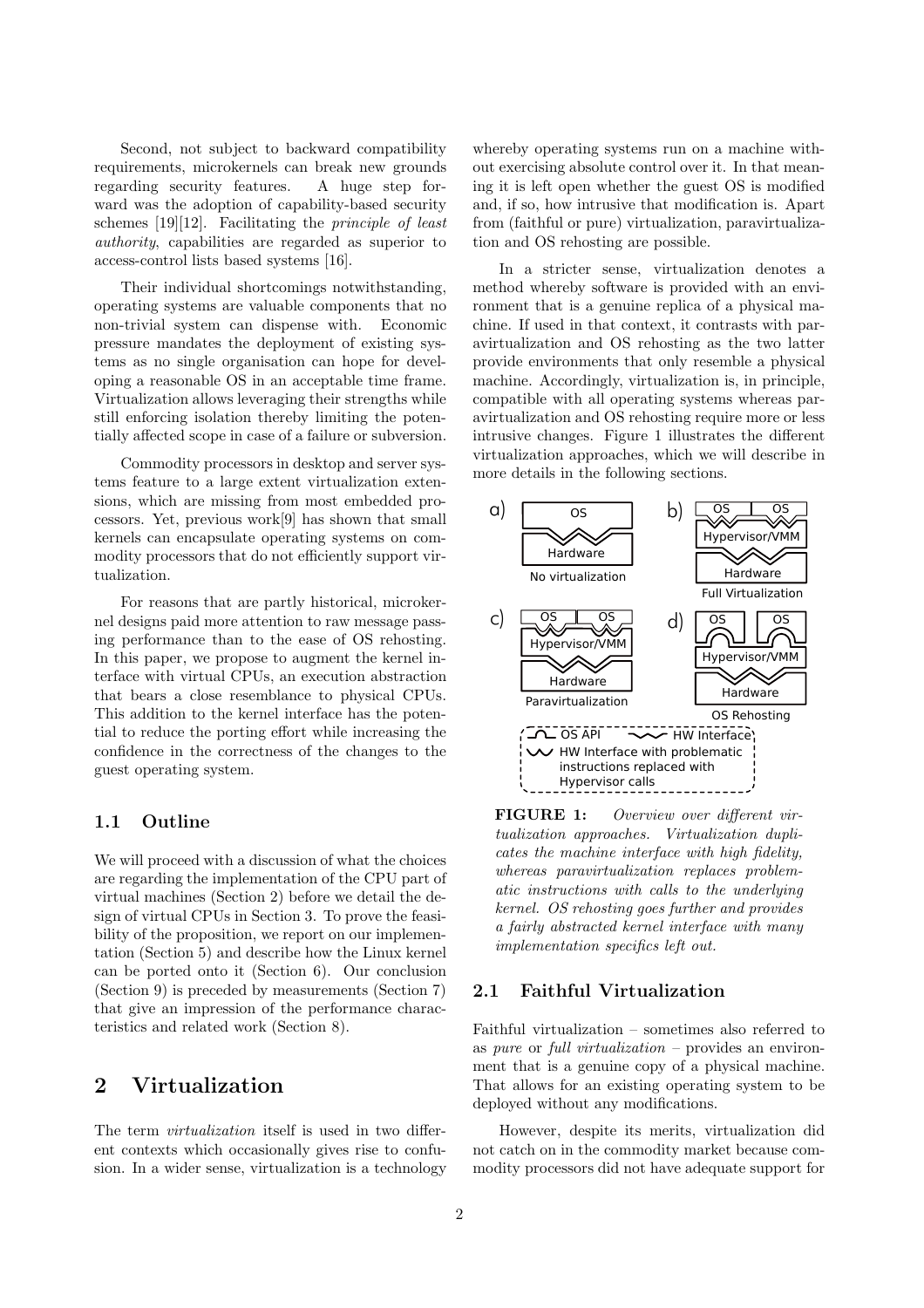virtualization. For an instruction set architecture (ISA) to be virtualizable, it has to meet the Popek-Goldberg criterion[17]. Briefly, it mandates that each sensitive instruction is also privileged. A sensitive instruction is one that either reveals (privileged) execution state or affects the execution<sup>1</sup>. Many popular ISAs, though, are not virtualizable with x86[18] and ARM[6] the most prominent examples.

Although it is possible to implement faithful virtualization on CPUs with non-virtualizable ISAs, doing so efficiently involves complex technologies such as binary translation[3][1]. As such, this approach is of little appeal to security-concerned systems because their trustworthiness is negatively affected by complexity.

#### 2.2 Paravirtualization

Faithful virtualization depends on the ability to efficiently intercept all of the guest's accesses to privileged resources such as control registers. That is necessary to retain control over the machine and present the guest with the behavior he would see if executing on a physical machine.

If not all accesses to privileged resources cause an exception or those exceptions are too expensive, it is reasonable to adopt a modified architecture, which is simpler to implement and yield better performance [20]. To that end, problematic privileged instructions are replaced with direct calls into the underlying software layer, which requires source code access. That is rather straight-forward task, which can even be fully automated[14].

The drawback of that approach is that it often draws on very specific ISA features for efficiency. For example, Xen [5]- a prominent representative for paravirtualization - makes use of three privilege rings on x86 and segmentation in order to use a single page table for both guest kernel and guest user. Such a close dependence on an ISA makes it non-portable. ARM, for example, features only two privilege levels and does not come with segmentation. Although an alternative implementation with dedicated pagetables for guest user and guest kernel might incur a lower performance penalty on ARM<sup>2</sup> than on x86, the diverging implementations would complicate the common code base.

#### 2.3 OS Rehosting

Paravirtualization pays for the non-intrusive guest changes with the introduction of complexity into the kernel, which has to cover all quirks of a given ISA. That contrasts with OS rehosting, which aims to capture only those features that are necessary to host an operating system. The intention behind that change is to simplify the implementation of the kernel by deliberately dropping unused features that are of no importance for modern operating systems.

The simplification of the kernel comes at the cost of more intrusive changes required for the guest OS. Depending on the used system, it is likely possible that the features provided by the kernel such as threads or address spaces do not closely match the CPU model. In such cases, the effort required to port an OS may be significantly higher than that needed for paravirtualization. For example, Usermode Linux[2], a Linux kernel rehosted on itself, requires a fair amount of effort to emulate the behavior of a (physical) CPU with the mechanisms provided by Linux. *ptrace* was not designed for debugging processes, not hosting an OS kernel.

Microkernel systems provide a more light-weight, yet general CPU abstraction, allowing them to rehost existing operating systems more easily. Typical systems are L4Linux $[9]$ , Wombat $[13]$ , and MkLinux [8].

In this paper, we argue that OS rehosting can be superior to faithful virtualization and paravirtualization. Embedded processors often do not provide the virtualization features required for faithful virtualization, paravirtualization adds complexity to the kernel that does not pay off with added functionality. Our goal is it to facilitate OS rehosting by aligning the kernel interface more with the CPU model that is assumed by operating system kernels. We expect that the resulting solution is of lower complexity and simplifies the needed modifications of the guest kernel.

## 3 Synchronous Threading

Threads are a common way to run user-level activities. Restricting the system to only allow synchronous communication promises a simplified implementation in the kernel but also has consequences on the whole system design. In the synchronous model the thread state space is of low

<sup>&</sup>lt;sup>1</sup>The popf instruction silently disregards bits when run at user level, which can change the control flow. <sup>2</sup>ARM features tagged TLBs.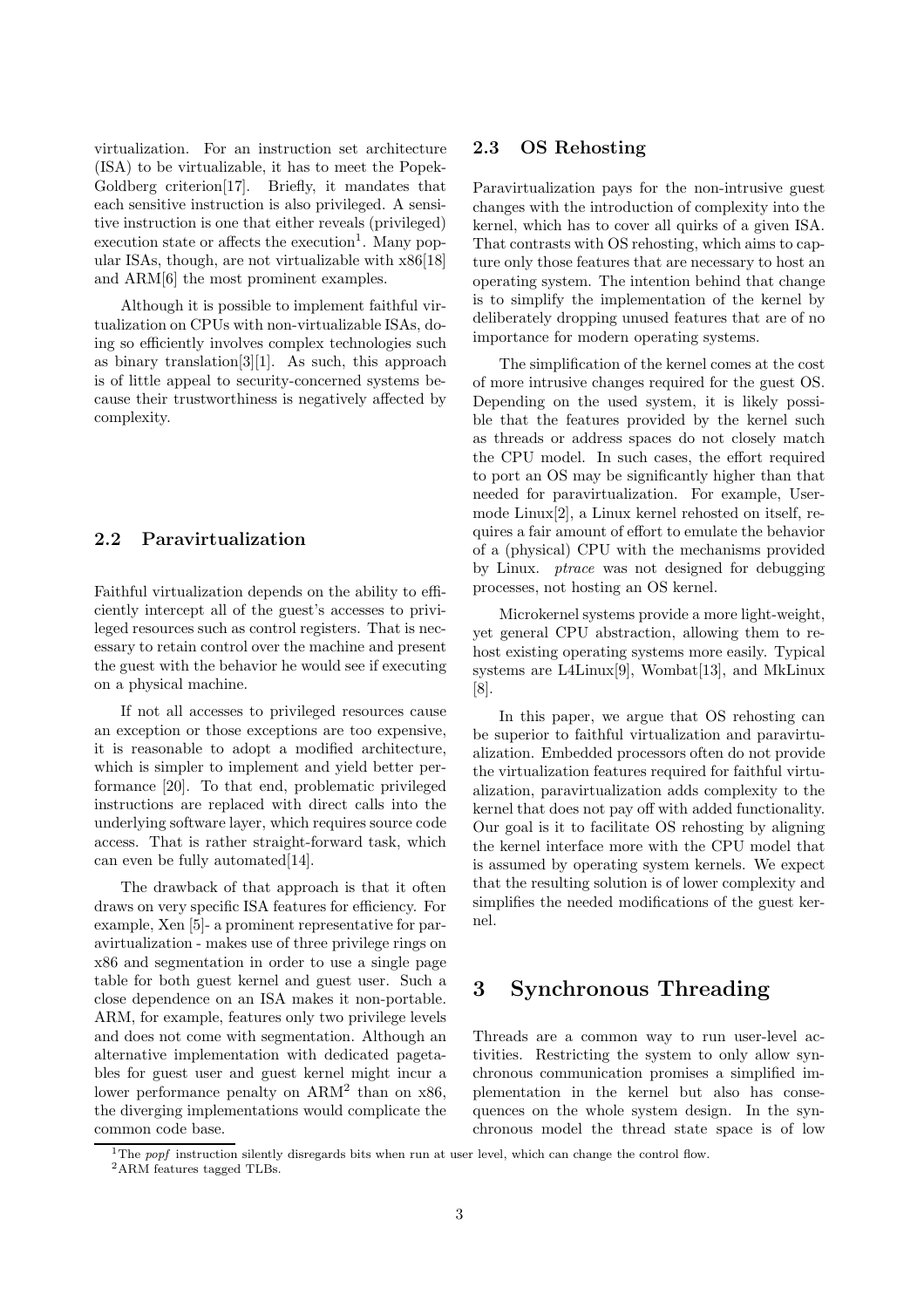complexity as each thread can only be in either of four states: running, preempted-and-ready-torun, blocked-on-sending-a-message, and blocked-onreceiving-a-message. Yet, this simple model is surprisingly versatile, provided that a method is available which allows threads to manipulate the state of other subordinate threads.

The problem of that approach is that a thread has to chose if it either waits for an incoming message or executes. Asynchronous activities can only be handled with dedicated threads that run tight event loops. Once an event has occurred, the event handling thread has to bring the event to the attention of the main service thread. This can be non-trivial if the latter engages, for example, in cross address space operations where it waits for the arrival of a message from a thread resident in another task. This scenario is the common setup for the hitherto Linux port on the Fiasco kernel.

The event thread may take different actions depending on whether that message has arrived or not, yet it has no efficient way to figure out the current situation. Current schemes often endow event threads with higher priorities than anyone else. The event thread then can dispense with explicit locking while inspecting the other thread's states because it can be sure that they do not execute. Still, the interaction with the main thread involves at least one more system call and even more, if the state of the sender thread needs to be recovered as well.

Apart from the performance aspect, having multiple threads also raises questions as to time provisioning. From an external perspective, it does not matter which thread consumes time. To that end, it would be expedient to assign the two threads different priorities but feed them from one budget. The different priorities ensure that the event handling thread takes precedence over the main thread while the shared budget guarantees that the two as group only consume a certain fraction of CPU time. However, we do not know of any microkernel that offers such functionality. It is not apparent if such a scheme would be compatible with other objectives, such as time donation along IPC dependency chains.

### 4 Design

The fundamental problem of synchronous schemes is that a thread has to decide whether it wants to make computational progress or be ready to receive messages as both cannot be done at the same time. It would be better if a thread could make computational progress but receive an asynchronous notification when an event requires its attention.

#### 4.1 Kernel Interface

We extended the synchronous thread model with an asynchronous mode where events can be delivered without that the receiving thread has called an explicit blocking operation. To make this possible we extended the existing thread object with the following fields, which reside on a page shared between kernel and user.

State indicator. Comparable to a (virtual) interrupt flag, the state indicator controls whether events can be delivered. Having the state indicator set, a thread can execute *and* react to an event as soon as it occurs. An event is delivered by the kernel changing the control flow such that an event handling function is invoked.

The user can set and clear the flag at its discretion, for example, to ensure that code paths are executed atomically. An event delivery is also accompanied by clearing the flag.

State save area. The save state area holds the state of the interrupted context when an event is being delivered. The control transfer requires that part of the user visible CPU state is overwritten. At least the instruction pointer and additional registers required for the entry, for example, the stack pointer, need to be loaded with new values. The previous values are made available through the state save area. From there it is further transfered to local data structures such as thread control blocks.

The state save area corresponds to the kernel stack on IA32. Upon a kernel entry, the processor pushes the old values of instruction and stack pointer together with the flags register onto the kernel stack before it reloads them.

Pending event indicator. The event indicator facilitates fast transitions from delivery disabled to delivery enabled without going through the kernel or unduly delaying the delivery of events.

When an event occurs while the state indicator is clear, it cannot be delivered outright. Instead, the kernel queues it and sets the pending event indicator. When the vCPU eventually enables event delivery, it needs to check whether events are pending. Only in these cases it needs to trap into the kernel.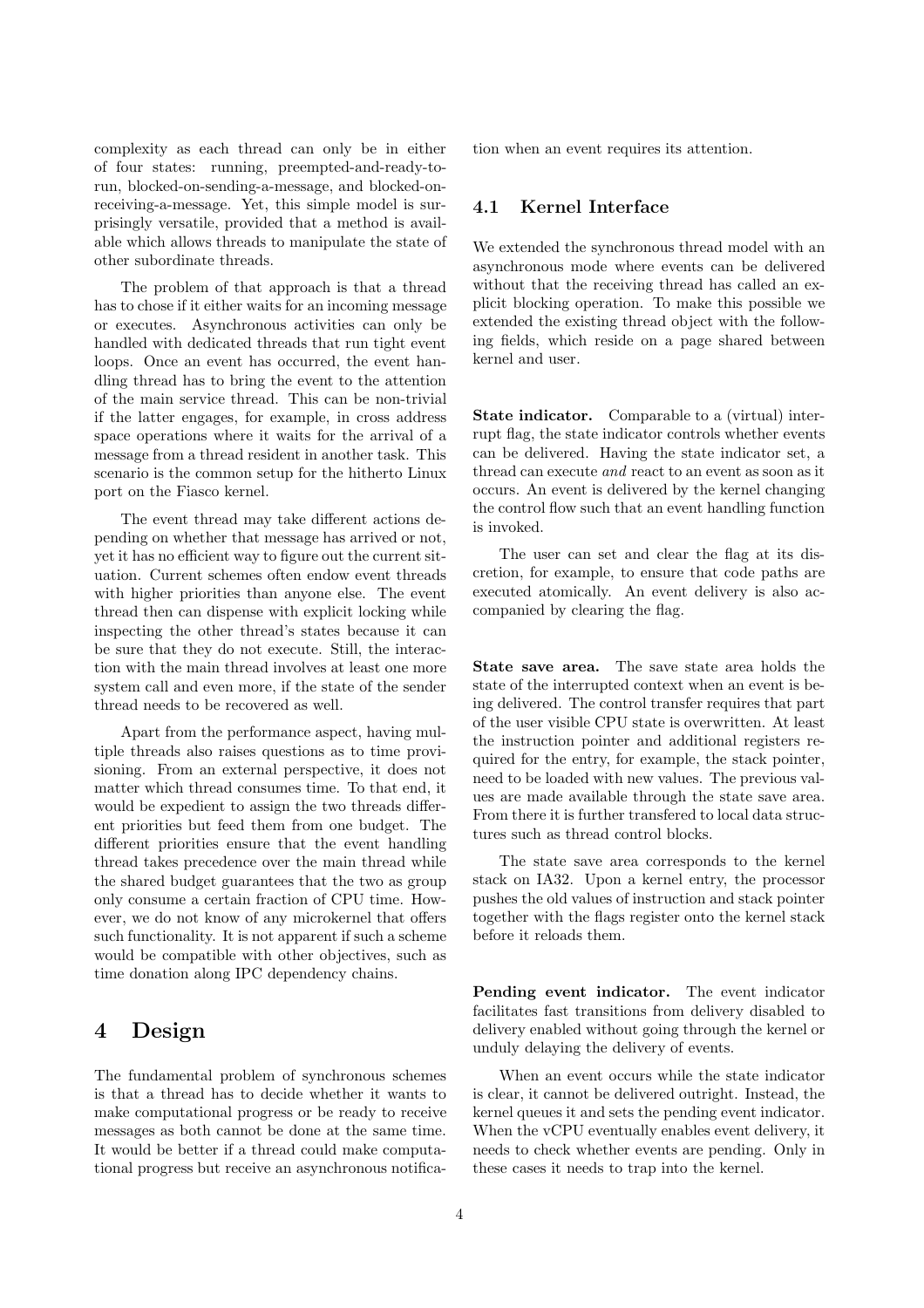It depends on the application binary interface and the instruction set architecture specifics if a fast path for entering into the *event delivery enabled* state without kernel assistance is possible. More details on that will be furnished in Section 5.

The pending event indicator is the only field that has no direct correspondence in physical processors. Processors maintain their interrupt status internally and do not expose them through their ISA.

Entry vector. Delivering an event transfers the control flow of a vCPU to the event handling function. Such a disruption of the otherwise sequential control flow of the vCPU is referred to as *upcall*.

The entry point and the pointer to the stack of that function are stored in the entry vector fields. The handling function finds the parts of preempted execution state that had to be overwritten to resume the event handler function in the *state save area*.

Continuing the hardware analogy, on IA32, the processor retrieves the new instruction pointer from the interrupt descriptor table (IDT) and, if necessary, the stack pointer from the task state segement (TSS).

### 4.2 Virtual CPU API

The vCPU API consists of two functions: *disable* suppresses the delivery of events, which allows for atomically executed code paths. Of course, atomic execution is only guaranteed with respect to the vCPU. The microkernel can preempt the vCPU at any time irrespective of its event delivery status. However, if it finds the vCPU disabled, no upcalls will be generated and the execution will be resumed with the same state later. A thread library may make use of (local) atomic execution for, for example, thread switching or the implementation of synchronization primitives such as semaphores, mutexes, and condition variables.

By *enable*, the vCPU indicates that it is ready for receiving further events. When the microkernel preempts an enabled vCPU, it may resume its execution later with an upcall. An upcall indicates a condition that requires immediate attention.

Events can be either synchronous or asynchronous. If the vCPU encounters a condition that results in a processor fault, then this fault is reflected to the vCPU by the kernel. The vCPU has to ensure that it can handle the event without faulting again before the last fault has been resolved. The second group contains events that are triggered by external sources. For example, timer expirations, interrupts associated with the vCPU, and IPC messages are signalled through upcalls.

*enable* can be combined with an atomic change of the execution state, which is necessary to resume the execution of a previously preempted code path. While *disable* is a simple write operation to the *state indicator*, *enable* has to deal with the case that events that occurred while the state indicator was cleared are pending. A straight-forward implementation may use a syscall and leverage the kernels ability to atomically execute code paths. Depending on the traits of the ISA, it may be possible to atomically check for pending events and, provided none is present, enable event delivery and resume execution without entering into the kernel.

#### 4.3 Comparision with Threading

Virtual CPUs provide a better foundation for the implementation of user threading packages than kernel threads. The reason is two-fold. First, transparent preemption of kernel threads raises some concerns with respect to concurrency handling. To illustrate the problem, assume a scenario where a critical section is protected by a lock. Threads try to grab the lock or donate computation time to the current lock owner to speed up its execution. Unfortunately, grabbing the lock, say with an atomic instruction, and announcing the lock ownership by writing one's own identity in a spot that is protected by the lock is non-atomic. If a preemption occurs in between, then a thread may find the lock taken but is unable to donate time. More complex situations are simple to conceive.

Second, switches between kernel threads almost always require kernel involvement<sup>3</sup>, whereas vCPUs can switch directly between threads at user level as long as no events are pending.

#### 4.4 Subdomains

A virtual CPU should be able to execute code in different address spaces. This feature is motivated by standard operating systems as envisioned workload where multiple user processes run and must be hindered from accessing the guest kernel memory as well as the memory of other guest processes.

<sup>&</sup>lt;sup>3</sup>Some microkernel designs allow for user-level switching between kernel threads in a limited number of cases.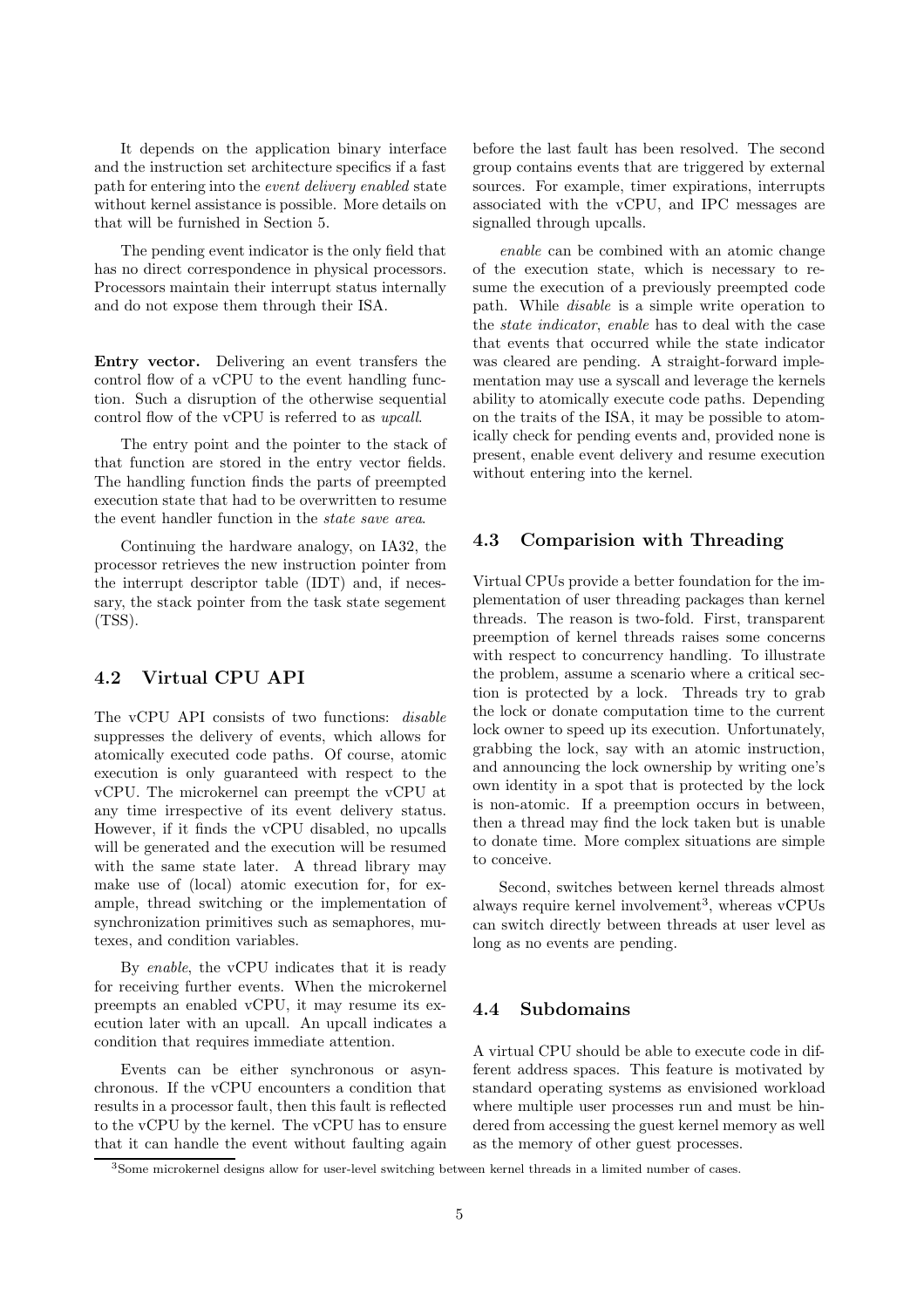

FIGURE 2: *Implemenation of a subdomain (a) on hardware, (b) on top of a microkernel*

Commodity processors allow to mark parts of an address space only accessible when running in a privileged mode. With the microkernel claiming exclusive rights on this privilege, this method cannot be used to protected a (guest) kernel from its subordinate domains. Instead, we use two address spaces as illustrated in Figure 2. The *resume* operation can take a reference to a second task, where the execution is to be resumed. Upon the occurrence of an event, the microkernel switches back to the kernel task, where the event is delivered to the vCPU. Using this mechanism the vCPU can execute in different address spaces depending on whether it is executing guest kernel or guest user code.

Using multiple tasks to emulate two privilege levels of a CPU has been used before[9]. With threads being the only execution abstraction, previous work had to populate each address space with at least one thread as those could not migrate between address spaces. Using multiple threads is not without pitfalls because scheduling attributes need to be found for each of them. The problem becomes more apparent if the system is to host more than one guest and each one shall be assigned a certain share of the available processor time. In contrast, in our system only one schedulable unit, the vCPU itself, is used. Subordinate address spaces act as environments but do not introduce new entities from the schedulers point of view.

### 5 Implementation

To validate the feasibility of the design, we implemented virtual CPUs in Fiasco.OC, the latest version of the Fiasco microkernel. Owing to its L4-ancestry, Fiasco.OC implements kernel threads, which we wanted to retain to ensure backward compatibility for workloads that do not immediately transition to virtual CPUs. Furthermore, much of the implementation of kernel threads can be reused so that we took the decision to add an additional mode of operation to threads. Switched into *vCPU mode*, they exhibit the behavior described in the design chapter before.

Fortunately Fiasco's kernel threads already have an associated memory region that is guaranteed to be resident. The user thread control block (UTCB) serves as an register extension, which, for example, allows to transfer payloads that do not fit into the register file. When running in vCPU mode, a UTCB conveniently accommodates the state indicator, the state save area and the pending event indicator.

Operations on the Event State Whereas *disable* is just a simple memory operation, *enable* is more involved. The reason for this disparity is that the enable operation has to pay attention to potentially pending, yet undelivered events that arrived while event delivery was disabled.

Event delivery can be disabled voluntarily, for example, to execute a critical section. When leaving the section, event delivery is enabled again. Events may have been arrived in the meantime. This condition is indicated by the pending flag in the vCPU state area. If the flag is set, the event enable code must perform an explicit message receive operation and handle the incoming message.

Another way event delivery gets disabled is when the vCPU is entered through its entry vector. At some later point, the execution should resume with the state that has been interrupted and saved in the state save area. Along with this operation, the event interrupt state must be set to the state from before the entry. In the general case this must be done through a system call since only the kernel is able to restore the state of the vCPU, even if no task switch is involved.

Whether control can be transfered to an arbitrary state without involving the kernel depends on the instruction set architecture of the processor and the employed application binary interface (ABI). Many RISC-like processors can restore arbitrary user states only from the kernel because only the kernel has access to special-purpose state save/restore registers. For such processors, *enable* invariably involves a system call.

 $4$ ret loads an new instruction pointer and changes the stack pointer.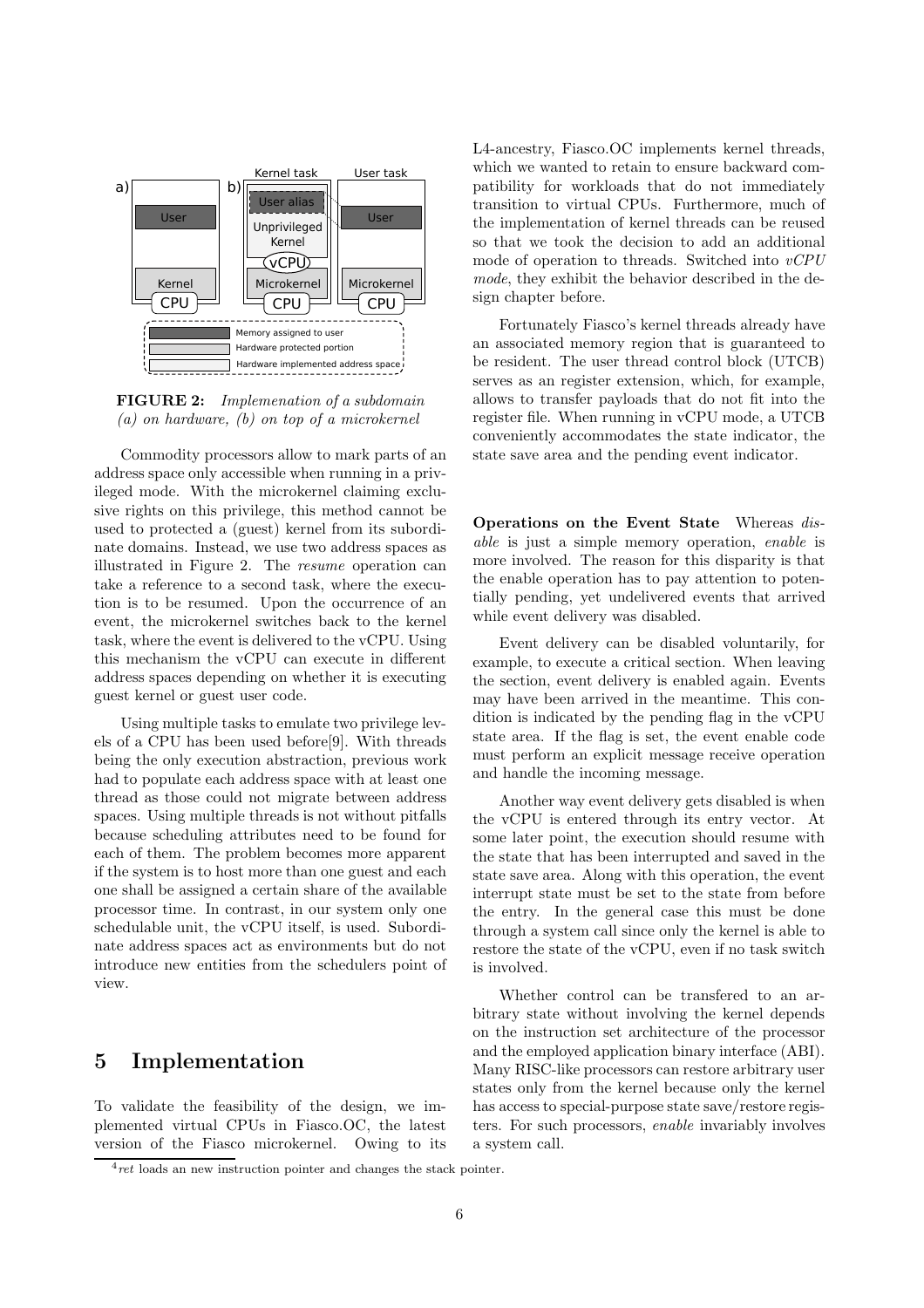The x86 architecture, though, allows for a pure user-level implementation as it features the *ret* instruction that changes two registers at once<sup>4</sup>. The resume operation first sets the state indicator. From that point events may arrive and disrupt the operation. Next it checks if events are marked pending. If that is the case, it clears the state indicator and returns back to the threading library, which will then invoke a syscall to have the pending event delivered. If no event is marked pending, the resumption proceeds with restoring the state of the preempted thread. This operation will load all but one general purpose register from the register state. At that point only *eip*, *esp*, and a general purpose register, say *eax*, need to be restored. To that end, *esp* is set to the value to be loaded. Then *eip* is pushed onto the stack. At that point, *eax* can be reloaded from the structure it itself points to. The operation is concluded by executing a *ret* instruction, which loads *eip* from the stack and adjusts *esp* to the expected value.

Special actions need to be taken if an event occurs after the state indicator has been set to *enabled* but before the last instruction of the sequence has completed. The vCPU entry path can detect this condition reliably as it knows about the start and end of the resume function. In that case, it does not save the preempted state, which is reported in the state save area, into the storage area maintained for the current (vCPU) thread. This is sound because at that point the user computation has not progressed so that the storage area still holds the latest state. The only modification happened on the users stacks *below* its stack pointer, which is of no concern because the ABI declares that space as undefined.

### 6 Linux on vCPU

For each logical Linux CPU we employ a vCPU. The events that a vCPU has to deal with are the same that a physical CPU encounters: exceptions including page faults, interrupts, and system calls.

For each user process a separate address space is used. The vCPU switches into it whenever user-level code is to be executed. Control is given to the address space in which the Linux kernel resides when an event occurs.

Fiasco features a kernel interrupt-object that allow asynchronous interaction between an event source and consumer. An event is marked pending and thus does not get lost if the receiver is not ready to consume it. Events on the interrupt object can be either triggered through messages or by device IRQs, which makes virtual and physical devices look the same. An interrupt object can be associated with a vCPU, where it raises an (vCPU) event as long as (interrupt) events are pending.

A special case is the timer interrupt, which is implemented with a thread that periodically triggers an interrupt on an interrupt object associated with the vCPU. The reason for that special treatment is that timer ticks, unlike device IRQs, are only accessible through IPC timeouts. Future versions of the Fiasco microkernel might expose timer ticks through interrupt objects as well.



FIGURE 3: *(a) L4Linux implemented with threads and (b) L4Linux implemented with vCPUs.*

## 7 Evaluation

To evaluate our implementation of vCPUs and compare common operating system mechanisms with standard implementations we employed an AMD Phenom X3 8450 running at 2.1 GHz.

#### 7.1 Exception Microbenchmarks

When a process that is under the control of a rehosted OS causes a hardware fault, then this fault transfers control to the microkernel, which, in turn, forwards it to the rehosted OS. Since faults may occur frequently, it is important that they are handled efficiently. Our benchmark compares Fiasco.OC using the vCPU and the IPC model of L4Linux. For comparison the same functionality has been modelled with Linux functionality to show the induced cost of the same operation on Linux, such as with User-Mode Linux[2] (UML).

|                   | Linux | Fiasco |      |
|-------------------|-------|--------|------|
|                   | Host  | Host   |      |
|                   |       | IPC    | vCPU |
| Intra exception   | 2104  | 1594   | 870  |
| Inter exception   | 7456  | 2433   | 1663 |
| Inter PF with map | 19833 | 3751   | 2833 |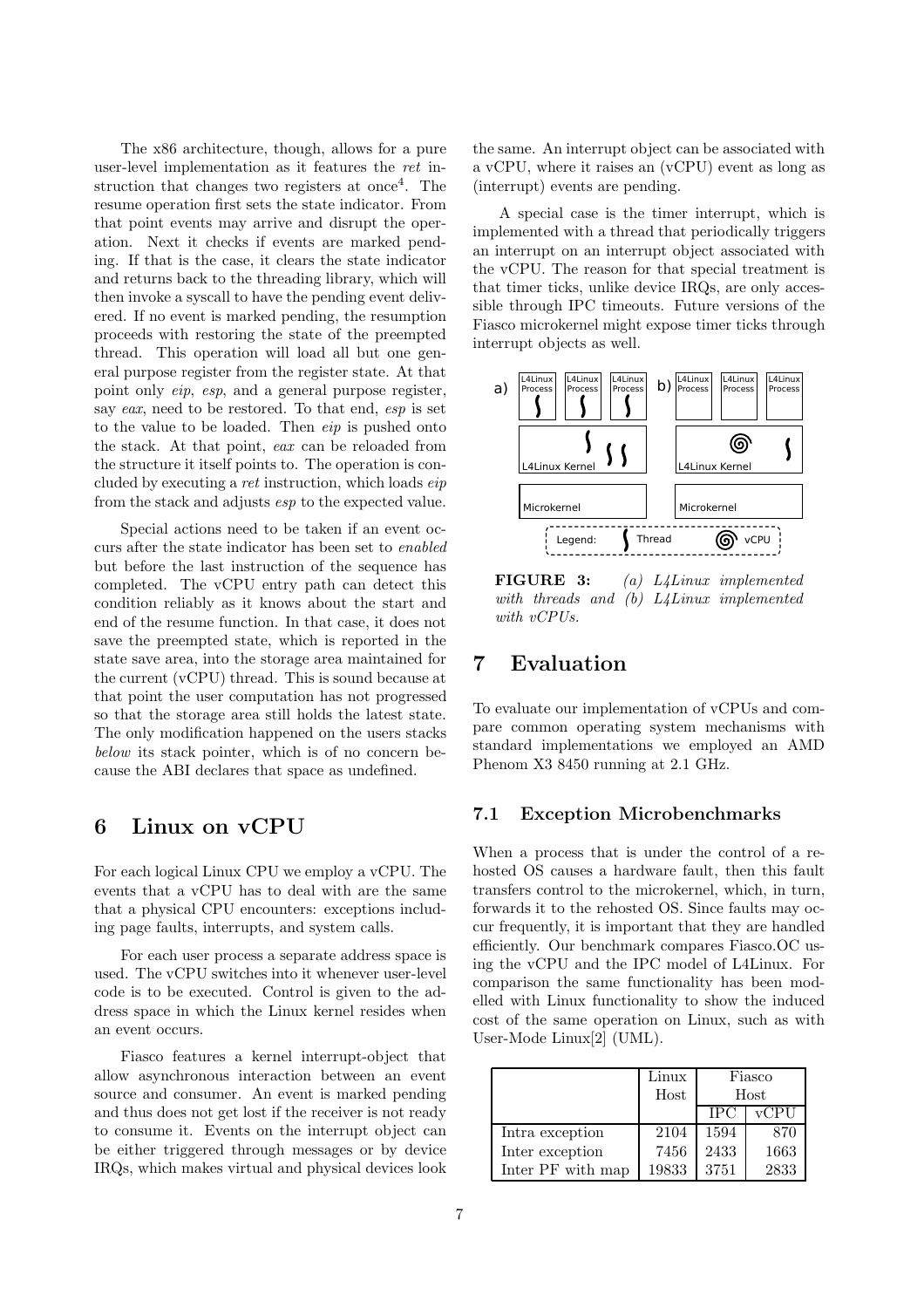TABLE 1: *Fault resolving methods in different environments, in CPU cycles. In* Inter *tests, the activity causing the fault and the fault handler reside in different address spaces, whereas in* intra *the use the same.*

The measured values are depicted in Figure 1. Despite involving the same number of CPU privilege transitions, fault reflection using the IPC mechanisms is slightly slower than with vCPUs. The reason is that sending an IPC is a rather complex operation because the IPC rendevouz has to be gone through, which also involves a capability lookup. Although the kernel will always find the fault handling thread ready to receive in our test that does not hold for the general case. Accordingly, the kernel has to check the validity of the capability. Furthermore, switching between threads involves some complexity with respect to scheduling. The thread switch path has to check if scheduling attributes are to be donated across the IPC operation. In comparison, fault reflection on vCPU is rather light-weight. The fault occurring in a subordinate domain can always be instantly delivered as switching into that sub-domain automatically set the state indicator flag. Moreover, from the schedulers point of view the fault reflection does not pose a relevant event, that means the scheduler is not involved at all.

When using Linux as the host system, such as with UML, handling faults for other processes is done with signal handlers and ptrace calls of which several are needed for a single fault. Establishing memory mappings in the faulting process must be done by forcing the faulting process to execute an mmap, which requires even more ptrace calls. In contrast, the mechanisms provided by Fiasco only require a single system call to receive and resolve the fault.

#### 7.2 Thread switching

We implemented a basic thread library that does a purely user-level thread switch in 51 cycles. In contrary, a thread switch done through the Fiasco kernel is accounted with 335 cycles.



TABLE 2: *Thread switch durations, in CPU cycles.*

#### 7.3 Compile Benchmark

A Linux kernel compile benchmark compares as seen in Figure 3. The vCPU version performs better due to the improved fault handling mechanisms, however those are not dominant.

| $L4$ Linux    | Threads   vCPU |       |
|---------------|----------------|-------|
| Linux compile | 161.5          | 158.8 |

TABLE 3: *Linux kernel compile benchmark, in seconds, smaller is better.*

#### 7.4 Fine-granular Timing

To keep the design simple, the threaded version of L4Linux picked up on events only under view conditions, specifically when being idle or before returning to user level. While this design choice avoided a complications regarding (L4) thread synchronisation, it made L4Linux non-preemptible in the kernel. Such a regimen is unacceptable for real-time workloads as worst-case event handling latency equals longest execution path in the kernel.

Switching the design to virtual CPUs opens up the opportunity to improve on the real-time properties of L4Linux. The adoption of vCPUs brings L4Linux more in line with the stock version, including the ability to preempt processes executing in the kernel.

We used cyclictest [7] to compare the event latency characteristics of L4Linux with those the mainline Linux. Both test candidates used the high precision event timer (HPET) as timer source. The results of the measurements are shown in figure 4.

L4Linux is hard pressed as the architecture puts it at a disadvantage. First, its kernel runs at user level where it cannot make use of the *global* feature for TLB entries. Such entries are not purged from the TLB during context switches and are used in Linux to keep kernel TLB entries resident. In contrast, L4Linux sustain a large number of TLB misses before it can dispatch cyclictest. Since cyclictest runs in its own address space, it will also suffer TLB misses. As such, L4Linux fares badly compared to mainline Linux which has good chances to suffer no TLB misses at all. There, cyclictest is likely to be the current process which obviates context switch.

Second, Fiasco does not support messagesignalled interrupts (MSI) for non-PCI devices. It is quite plausible that interrupts incur additional delays if they go through the IO-APIC.

Finally, Fiasco has to mask the level-triggered interrupt of the HPET before it can acknowledge it. Masking the interrupt on the IO-APIC takes approximately 2.5µs alone. Since native Linux uses MSIs, interrupt masking is never required.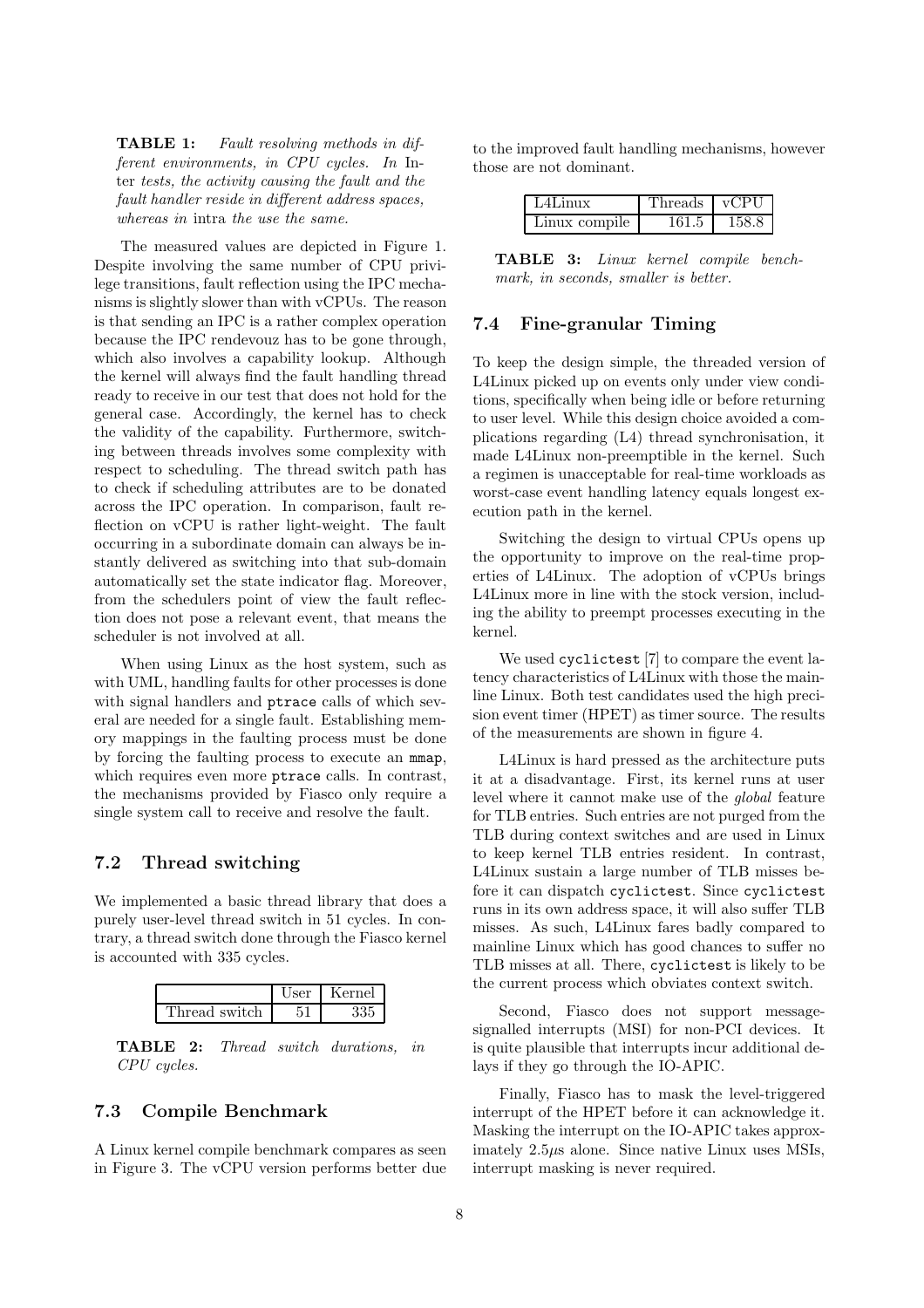

FIGURE 4: *Latencies in Linux and L4Linux running* cyclictest*.*

## 8 Related Work

L4Linux[9] was initially developed for the threadbased version of Fiasco. Delivering the proof that OS rehosting on microkernels can be implemented efficiently, it is nonetheless plagued with a number of issues regarding synchronization, performance and scheduling.

Scheduler activations [4] brought up the question of whether threading is the right abstraction for execution. It was observed that, at the time, neither kernel-level threads nor their user-level counterparts addressed the issue sufficiently. As a solution, an upcall mechanism more capable than traditional UNIX signals was proposed.

Psyche [15] investigated how affording threads first-class status benefits clarity, portability, and efficiency of parallel programs.

K42[11] employs an up-call based user interface that bears some resemblance to our solution. However, with a focus on scalability, K42's developer were not interested in deploying an (non-scalable) standard operating system. As such, K42 does not support switching into a subordinate protection domain. Another difference is the use of global namespaces, which contrasts with our capability based approach.

The merits of paravirtualization were most notably demonstrated by Xen[5]. As a VMM, Xen is geared towards the exclusive use of virtual machines, which invariably are rather heavy-weight. In contrast, Fiasco.OC supports heavy-weight VMs and light-weight tasks alike, giving the developer the choice how to meet his requirements best.

User-mode Linux[2] is an effort to port the Linux kernel onto itself. The difficulties encountered were numerous as the classical Unix functionality such as *ptrace*, *mmap*, and signals are not well suited to emulate a physical CPU. To mitigate these issues, the project even developed changes to the host kernel that provided functionality that otherwise could only be achieved with considerable performance impediments.

Rump[10] (Runnable Userspace Meta Programm) is an approach that allows to run a kernel components in a POSIX process for better development and debugging purposes. It is being development on the NetBSD platform.

## 9 Conclusion

In this paper we presented a design and implementation of a virtual processor approach that is well integrated into the microkernel infrastructure as well as it allows operating system rehosting and efficient user-level threading.

# 10 Acknowlegdements

We would like to thank the European Commission for their support through the Research Programme FP7 with the projects  $eMuCo<sup>5</sup>$  and TECOM<sup>6</sup>.

# References

- [1] Qemu. URL: http://www.qemu.org.
- [2] User-Mode Linux. URL: http:// user-mode-linux.sourceforge.net.
- [3] VMware. URL: http://www.vmware.com.
- [4] T. E. Anderson, B. N. Bershad, E. D. Lazowska, and H. M. Levy. Scheduler activations: Effective kernel support for the user-level management of parallelism. *ACM Transactions on Computer Systems*, 10:95–109, 1992.
- [5] P. Barham, B. Dragovic, K. Fraser, S. Hand, T. Harris, A. Ho, R. Neugebauer, I. Pratt, and A. Warfield. Xen and the art of virtualization, 2003.

<sup>5</sup>http://www.emuco.eu/

 $6$ http://www.tecom-project.eu/